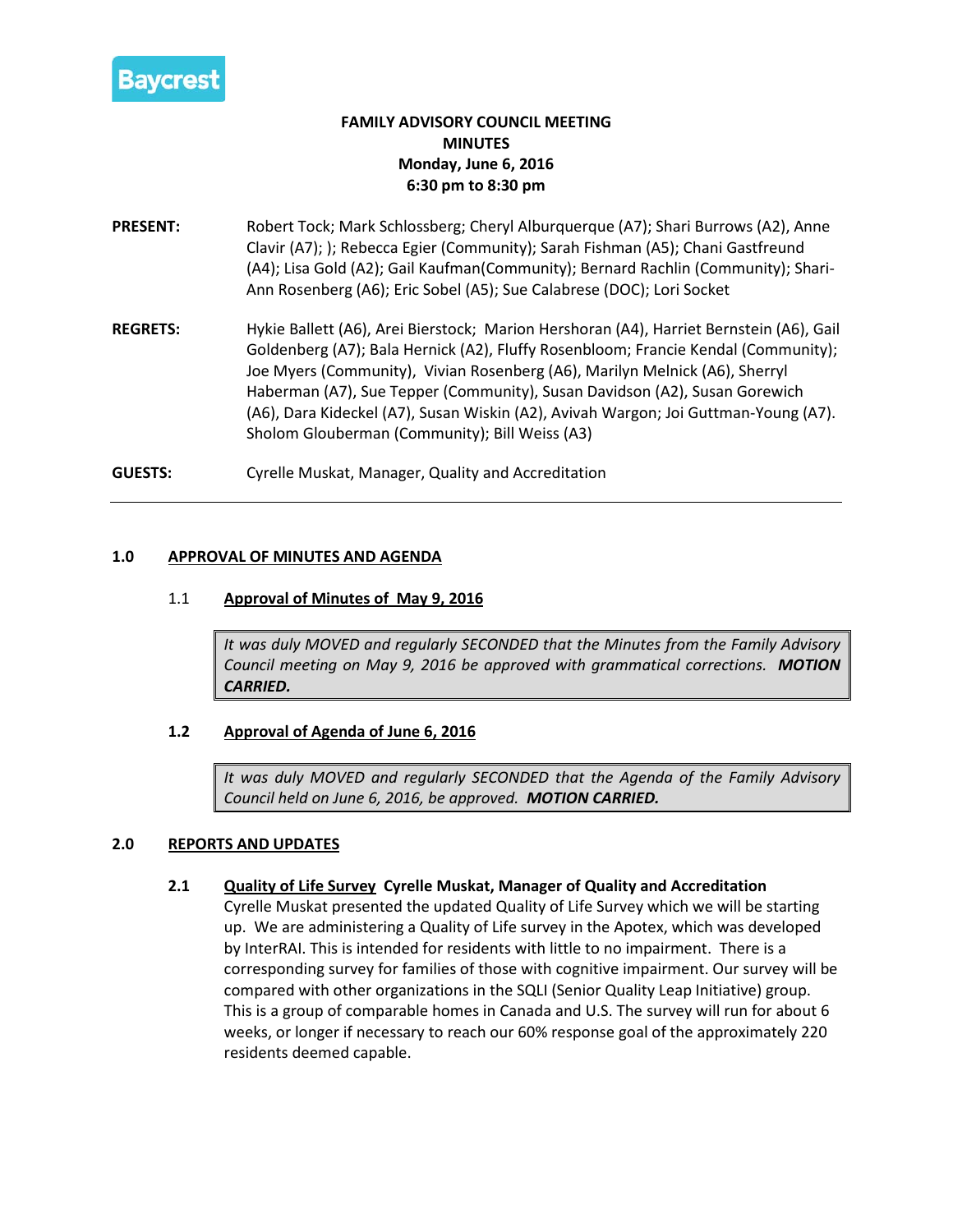# **2.2 RQI Report Sue Calabrese**

Sue presented the monthly update on the RQI (Resident Quality Improvements) Report. Of the 227 recommendations on the report, 60 were completed this past month. Dining Room: As of June  $15<sup>th</sup>$ , the Pleasurable Dining Experience Program will be relaunched.

New Breakfast Hours: As of June  $15<sup>th</sup>$ , breakfast will begin at 8:30am. For the safety of the residents, the dining room will be closed until 8:20am. There will be a schedule for serving one side of the dining room at a time. This will be rotated day to day. A calendar will be posted.

Mandatory Training: There will be mandatory training put on our Surge Learning Program for all staff. This is a web-based program which will monitor all mandatory annual training.

Compliance Committee: A committee was formed, consisting of the DOC, nurses, and unit directors, which meets weekly to review the compliance reports.

Infection Control: We have formed our own Infection Control Committee for the Apotex which will meet quarterly, as mandated by the legislation.

Medication Recommendations: There were 22 recommendations for Medication Management. A Medication Management Committee has been established to review all the recommendations, such as medication destruction and locking med carts. Housekeeping, Laundry and Maintenance: To be updated at next meeting.

# **3.0 STANDING ITEMS**

# **3.1 Issues Tracking Robert Tock**

Robert Tock circulated the Family Advisory Council issues tracking document.

- 1. Item #1 Client Satisfaction Report status changed to completed
- 2. Item #3 Role of Private Companion policy the policy is not completed. The policy is currently in the process of being approved.
- 3. Item #5 Safe and Pleasurable Dining Committee training for family members. Sue to set up training sessions for family members.

# Chair Announcements

- An announcement was circulated regarding the recent appointment of Dr. Gary Naglie as Vice President, Medical Services and Chief of Staff.
- Food and Nutritional Services Committee has recently released an executive summary on food and nutritional services benchmarking, to compare the Apotex to other similar homes.

# **3.2 Apotex Report Sue Calabrese**

Sue Calabrese presented the Director of Care Report.

New Smocks for PSWs: We received new smocks for the PSW's to wear over their scrubs while in the dining room. These can be personalized for each of the staff.

Dining Scarves: New dining scarves are being made for the residents to replace the bibs currently being used. These have been donated to us.

New provider for continence product: The new provider for continence products is Tena. The notice has gone out.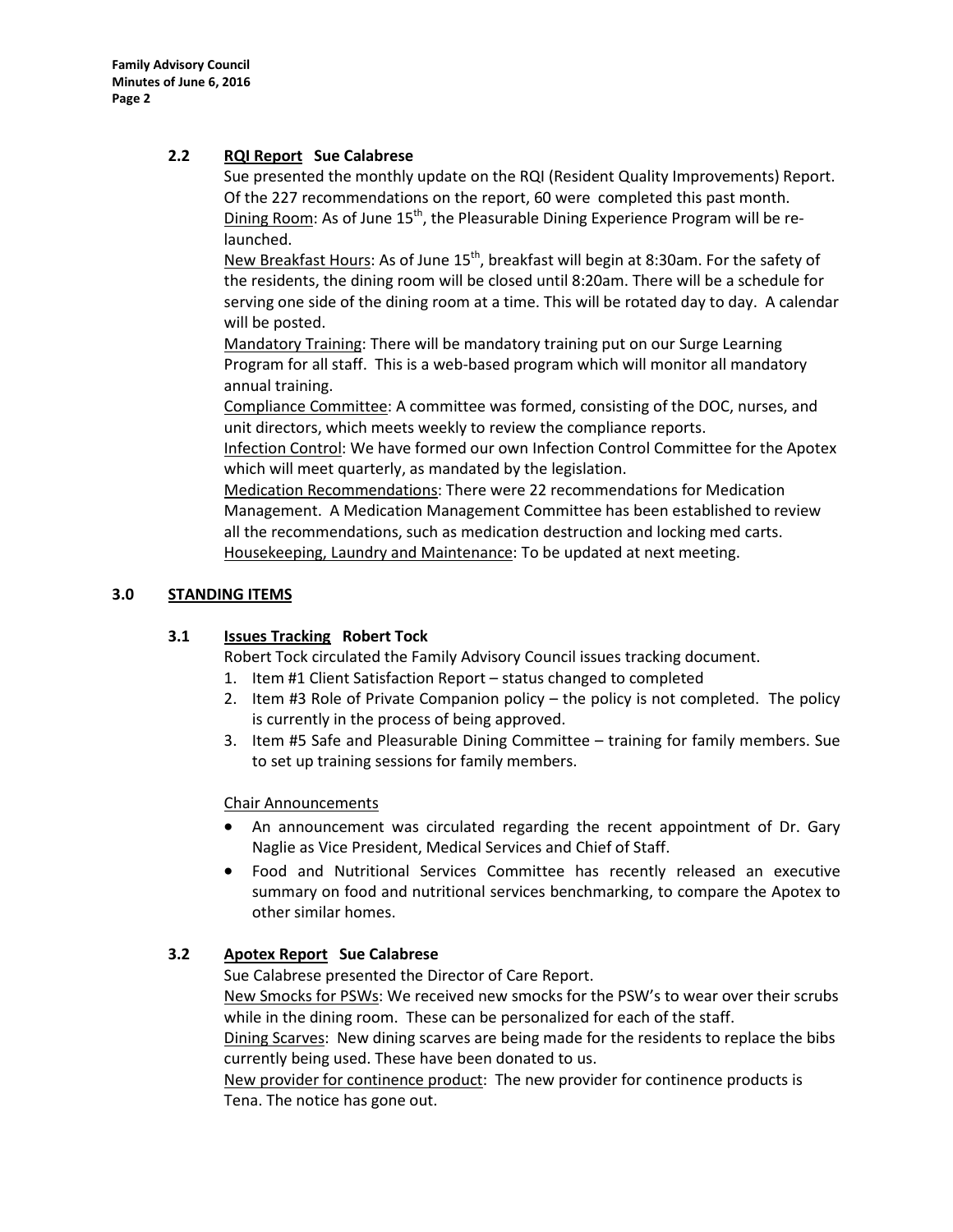Renovation of Dining Room areas: Walls are being painted, starting with Apotex 5. Shower Tubs: The cost of new shower tubs is approximately \$500,000. These will be put in a few at a time.

# **4.0 NEW BUSINESS**

# **4.1 Dates of 2016-2017 meetings**

ACTION: The dates of the meetings for 2016-2017 will be circulated for discussion at the July 11, 2016 meeting.

# **4.2 Executive Nominations and Election**

Co-Chair Robert Tock was returned. Co-chairs Bill Weiss and Shari-Ann Rosenberg were elected, all by acclamation.

# **5.0 NEXT MEETING**

The Family Advisory Council will next meet on Monday, July 11, 2016 at 6:30pm in the Exton Boardroom.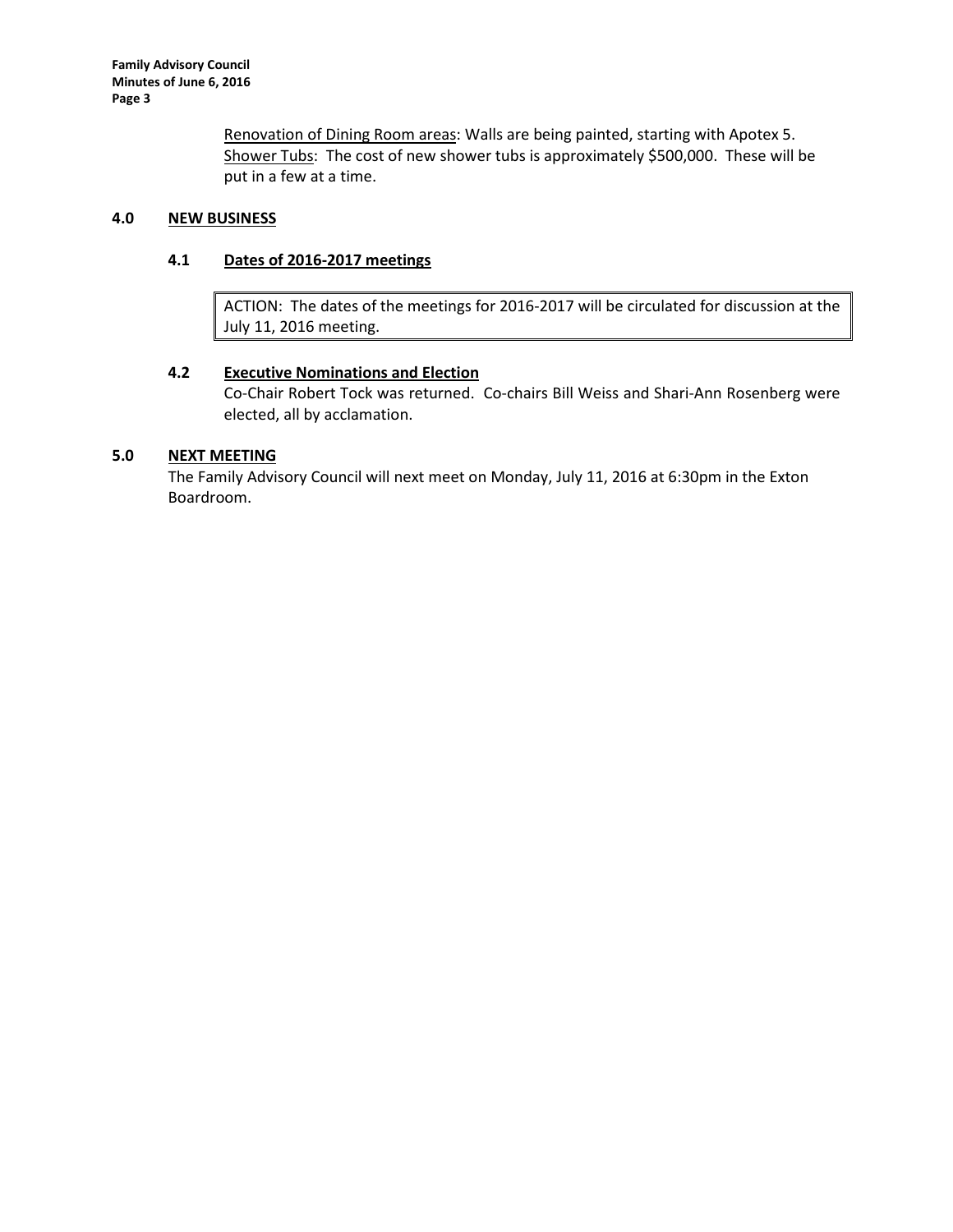

# **FAMILY ADVISORY COUNCIL MEETING MINUTES Monday, July 11, 2016 6:30 pm to 8:30 pm**

- **PRESENT:** Robert Tock (Community); Ira Applebaum (A7); Shari Burrows (A2), Anne Clavir (A7); Rebecca Egier (Community); Sarah Fishman (A5); Chani Gastfreund (A4); Sholom Glouberman (Community); Gail Kaufman(Community); Bernard Rachlin (Community); Harriet Rice (A7); Shari-Ann Rosenberg (A6); Mark Schlossberg (Community); Eric Sobel (A5); Bill Weiss (A3); Sue Calabrese (DOC); Lori Socket
- **REGRETS:** Cheryl Alburquerque (A7); Hykie Ballett (A6), Arei Bierstock; Marion Hershoran (A4), Harriet Bernstein (A6), Lisa Gold (A2); Gail Goldenberg (A7); Bala Hernick (A2), Fluffy Rosenbloom; Francie Kendal (Community); Joe Myers (Community), Vivian Rosenberg (A6), Marilyn Melnick (A6), Sherryl Haberman (A7), Sue Tepper (Community), Susan Davidson (A2), Susan Gorewich (A6), Dara Kideckel (A7), Susan Wiskin (A2), Avivah Wargon; Joi Guttman-Young (A7).
- **GUESTS:** Gina Carvalho, Director of Food Services Monita Persaud, GTA Regional Elder Abuse Consultant, Provincial Multicultural Coordinator, Elder Abuse Ontario

### **1.0 APPROVAL OF MINUTES AND AGENDA**

# 1.1 **Approval of Minutes of June 6, 2016**

*It was duly MOVED and regularly SECONDED that the Minutes from the Family Advisory Council meeting on June 6, 2016 be approved. MOTION CARRIED.*

# **1.2 Approval of Agenda of July 11, 2016**

*It was duly MOVED and regularly SECONDED that the Agenda of the Family Advisory Council held on July 11, 2016, be approved. MOTION CARRIED.*

# **2.0 REPORTS AND UPDATES**

# **2.1 Food and Nutritional Services Gina Carvalho, Director of Food Services**

Menu Cycle Changes:

The cafeteria changes happened last Monday, price changes and changes in hours of service. In the Apotex, the menu cycle has been changed from a 28 day cycle to a 21 day cycle. Other changes have been made based on nutrition and intake. Soup will be removed at dinner time, except for Friday and Saturday nights. Soup will still be served at lunch.

Snack Menu:

The Snack menu is currently being revised. Currently cookies are being served for snacks. Prescribed snacks are also provided when required. It is in legislation that we need to serve snack, however the nutritional value of the snacks is not required to meet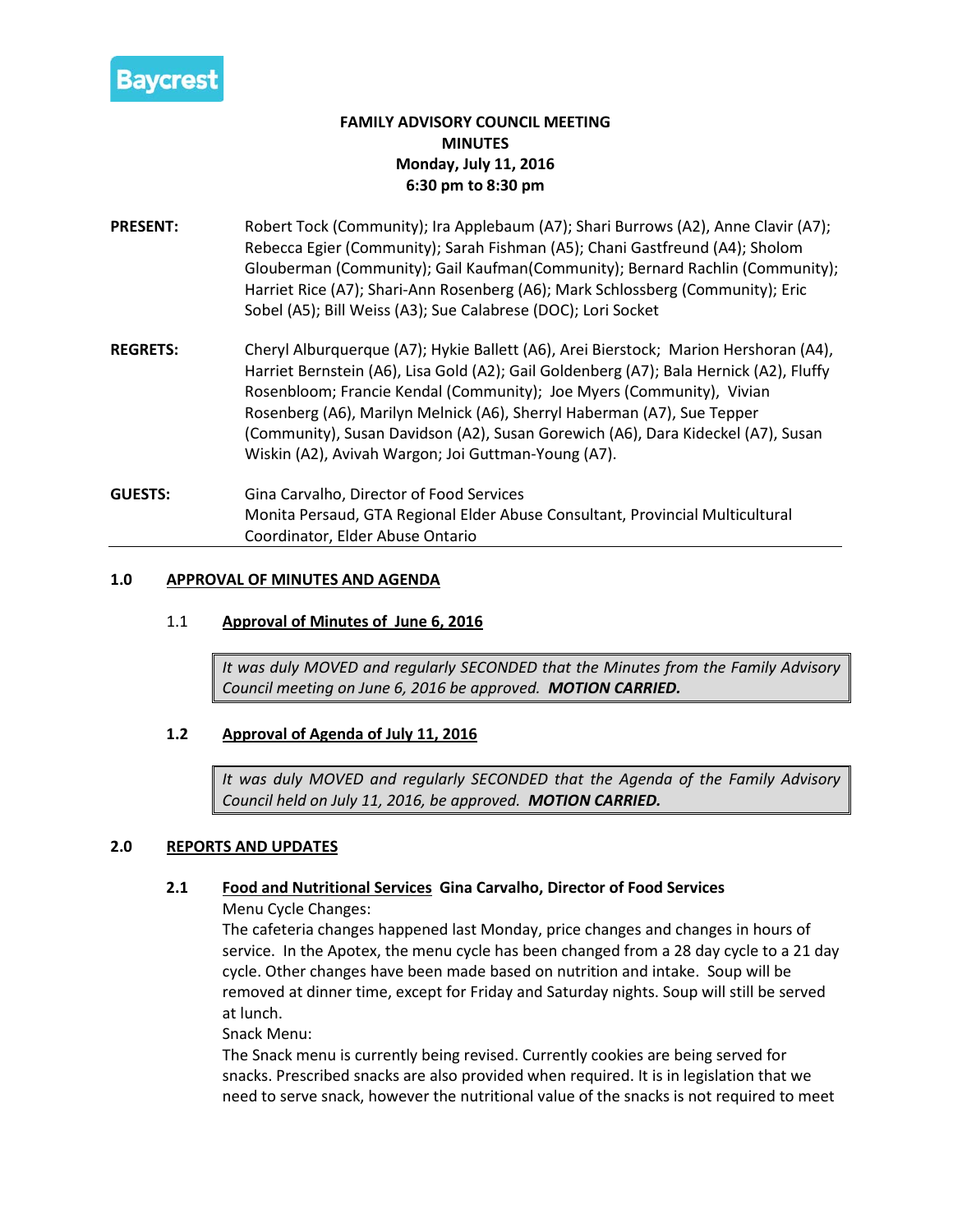the daily requirements as per Canada's Food Guide. We are pushing for more variety in snack choices such as yoghurt, ½ sandwiches, fruit.

### ACTION:

- 1. Add FAC member to the JHA Interprofessional Food Services Committee. Shari-Ann volunteered to sit on the committee.
- 2. Gina to present on snack consumption at her next visit to FAC

# **2.2 Elder Abuse Presentation Monita Persaud, GTA Regional Elder Abuse Consultant, Provincial Multicultural Coordinator, Elder Abuse Ontario**

Monita Persaud of Elder Abuse Ontario presented on elder abuse in Long Term Care and in the community. The difference between elder abuse and assault or other forms of abuse is that elder abuse is perpetrated by someone of trust to the assaulted party. Monita provided on-line resources for people to be familiar with:

Two places to look on our web site [\(www.elderabuseontario.com\)](http://www.elderabuseontario.com/) depending on the audience and needs:

- 1. For family look under section for seniors and caregivers tab
- 2. For service providers look under training resources and specifically under duty to report in long-term care, retirement homes and community

### **2.3 Director of Care and Resident Experience Reports Sue Calabrese**

Dining Room: There are 13 recommendations. The dining rooms on the  $5<sup>th</sup>$  floor has been renovation – fabric taken off the walls, freshly painted. The focus is now on the snacks program. Since we changed the breakfast start to 8:30am, residents have been getting used to the new time, although some early risers are having some issues getting adjusted.

#### ACTION:

- 1. Check dining rooms where meal choices are posted.
- 2. Request to Food Services as to how to get fresh fruits on the menu. Sue to forward request to Interprofessional Food Services Committee.

New Bathtubs: We have approval to purchase the new tubs. We will start the process with sending out an invitational bid. When the tubs are operational, we will begin to decommission the hoses in the individual bathrooms.

Falls Prevention: it is important for family members to notify staff when they bring a resident back from an outside visit and not just sign the resident back in.

Feeding Safely Program: We will be offering a feeding safely program for family members 3 times a year. The first meeting will be held on Thursday July 21, 2016 from 7:00-8:00pm. This program will be run by the volunteer coordinator along with a nurse.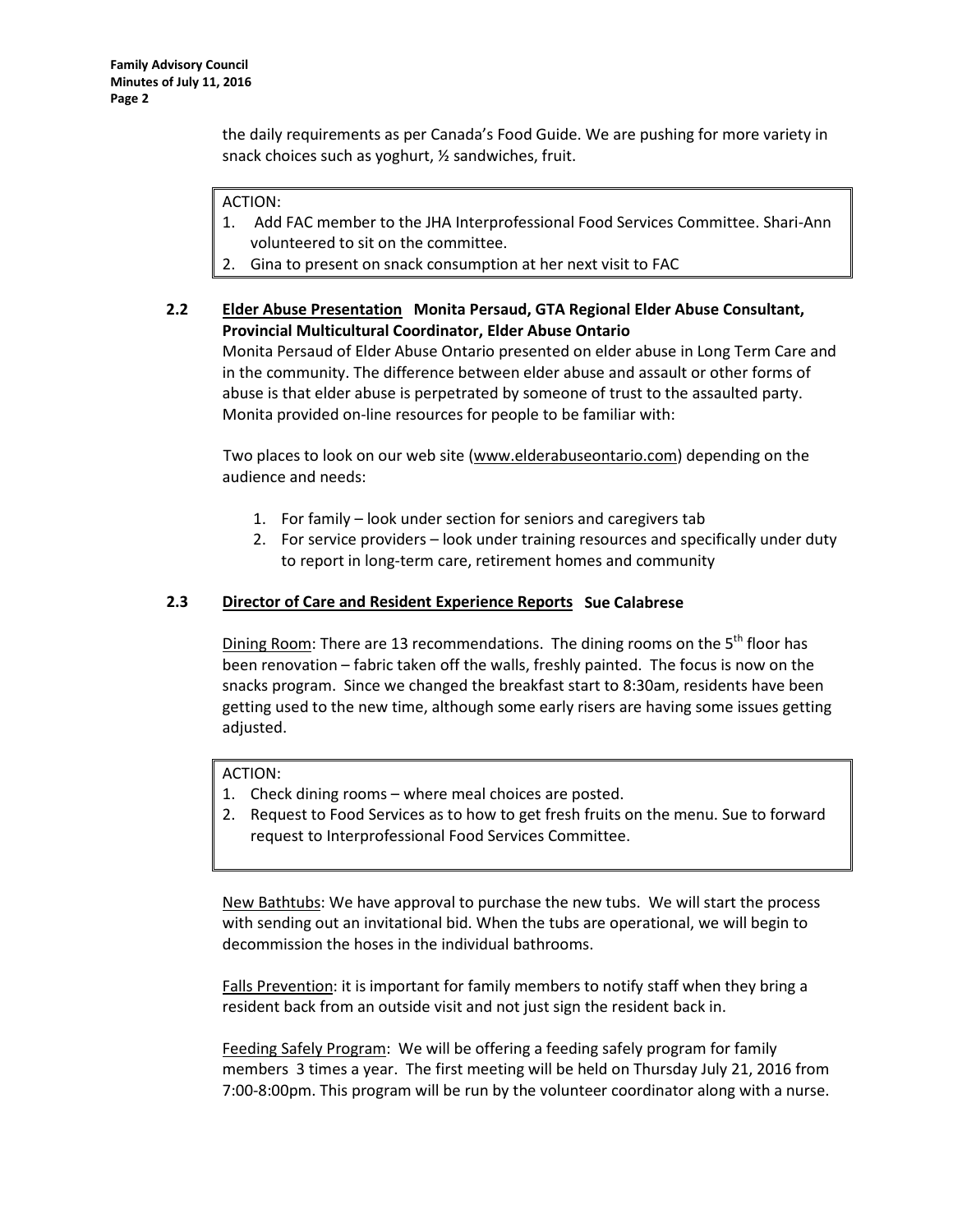#### ACTION:

1. Lori to review dates with Volunteer coordinator so that they program is not always run on a Thursday. Use different nights of the week so more could potentially take part.

Other Issues: There is concern that beeping on the floors is not being addressed in a timely manner. Family members are encouraged to speak with the RN or unit director if there is concern.

#### ACTION:

1. Sue will look into this. It is possible that due to summer vacation, we have been using casual staff who may not be a diligent as full time staff. Sue will send a message to all RNs and RPNs.

Critical Incidents:

ACTION:

1. Sue to bring a report on the Critical Incidents to the August meeting.

Attendance: There is an attendance management program in the Apotex. When a staff member has reached the quota of sick calls, they are referred to this program.

Wandering Bracelets: The wandering bracelets are not always working when in the elevators.

#### ACTION:

1. Notify security that residents with wandering bracelets are able to use the elevators without punching in the code. Also notify nurse that the resident's bracelet may not be working.

New Rexall Pharmacy: The new Rexall pharmacy will be opening soon across from Wortsman Hall. Our concern is that the residents will be purchasing over the counter drugs. There will be signs posted by Rexall that notify the residents that they cannot sell over the counter drugs to residents unless it is prescribed by a physician.

# **3.0 STANDING ITEMS**

# **3.1 Issues Tracking Robert Tock**

Robert Tock circulated and reviewed the updated Family Advisory Council issues tracking document.

A request was made to move the Family Advisory Council meetings to Loftus Hall until construction has been completed at the entrance to the Kimel building. (This would require a leter start time as the Loftus Hall is booked until 7:00pm. It was decided that we would remain in the Exton boardroom).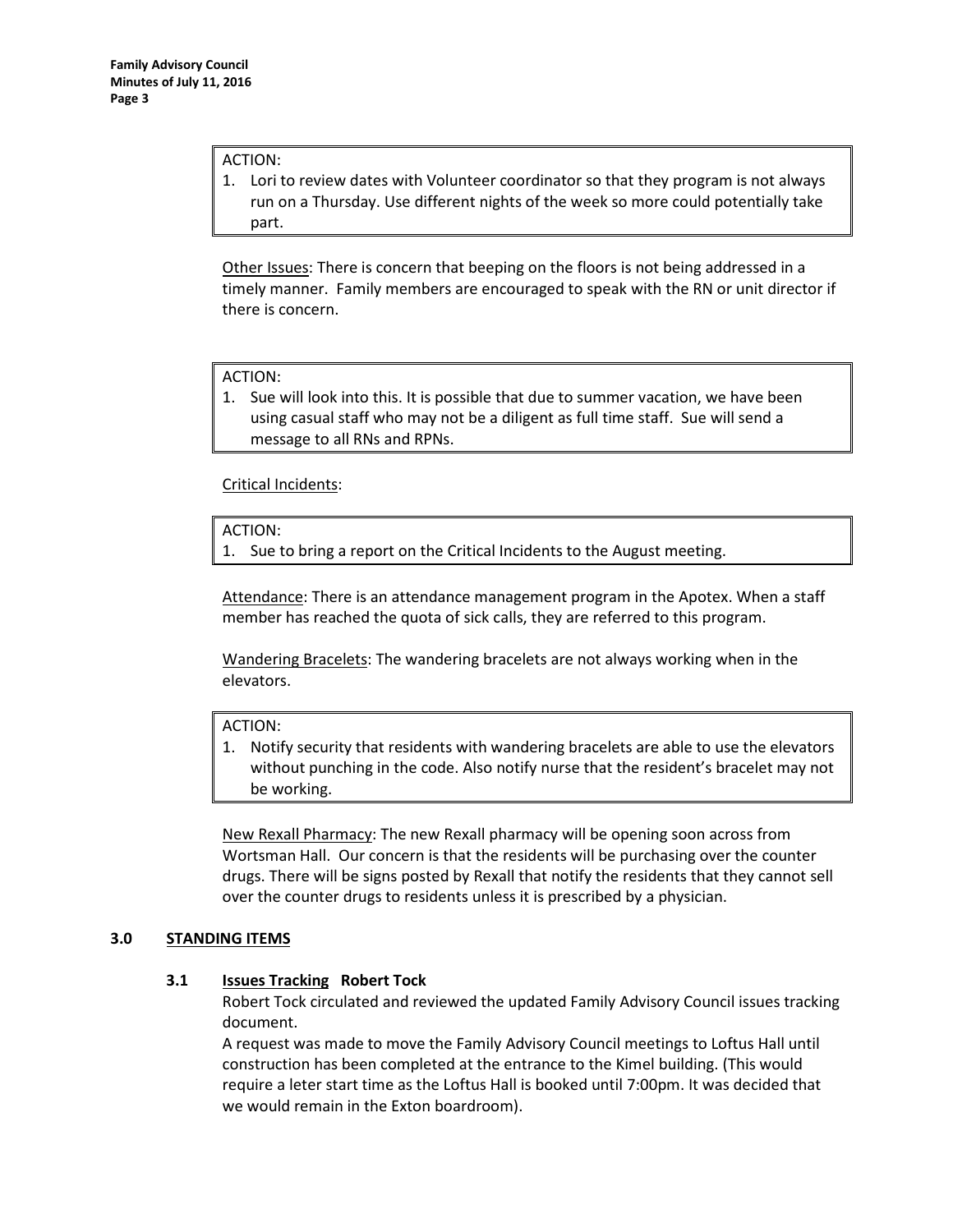#### ACTION:

1. Lori to check availability of Loftus Hall for upcoming meetings.

#### Chair Announcements

- The map of the new designated smoking areas was circulated.
- The flyer for the safe feeding learning session was circulated.
- The chairs acknowledged all the hard work that Mark Schlossberg has done over the past 5 years as chair/co-chair of the Family Advisory Council. His dedication to the roles has moved the needle and given the Council exposure and credibility with management of the entire campus.
- **The code that gains access to the Apotex balconies where residents and their caregivers can enjoy some fresh air and sunshine – simply press 1-2-3 in sequence to gain access. No code is required to re-enter the building.**

### ACTION:

1. Robert will circulate a sheet with the next minutes for council members to update with their areas of interests and expertise.

# **4.0 NEW BUSINESS**

# **4.1 Dates of 2016-2017 meetings**

| Monday July 11, 2016                      |
|-------------------------------------------|
| Monday August 8, 2016                     |
| Monday September 12, 2016                 |
| Wednesday October 5, 2016 (NOTE THE DATE) |
| Monday November 7, 2016                   |
| Monday December 12, 2016                  |
| Monday January 9, 2017                    |
| Monday February 13, 2017                  |
| Monday March 6, 2017                      |
| Monday April 3, 2017                      |
| Monday May 8, 2017                        |
| Monday June 12, 2017                      |

# **5.0 NEXT MEETING**

The Family Advisory Council will next meet on Monday, August 8, 2016 at 6:30pm in the Exton Boardroom.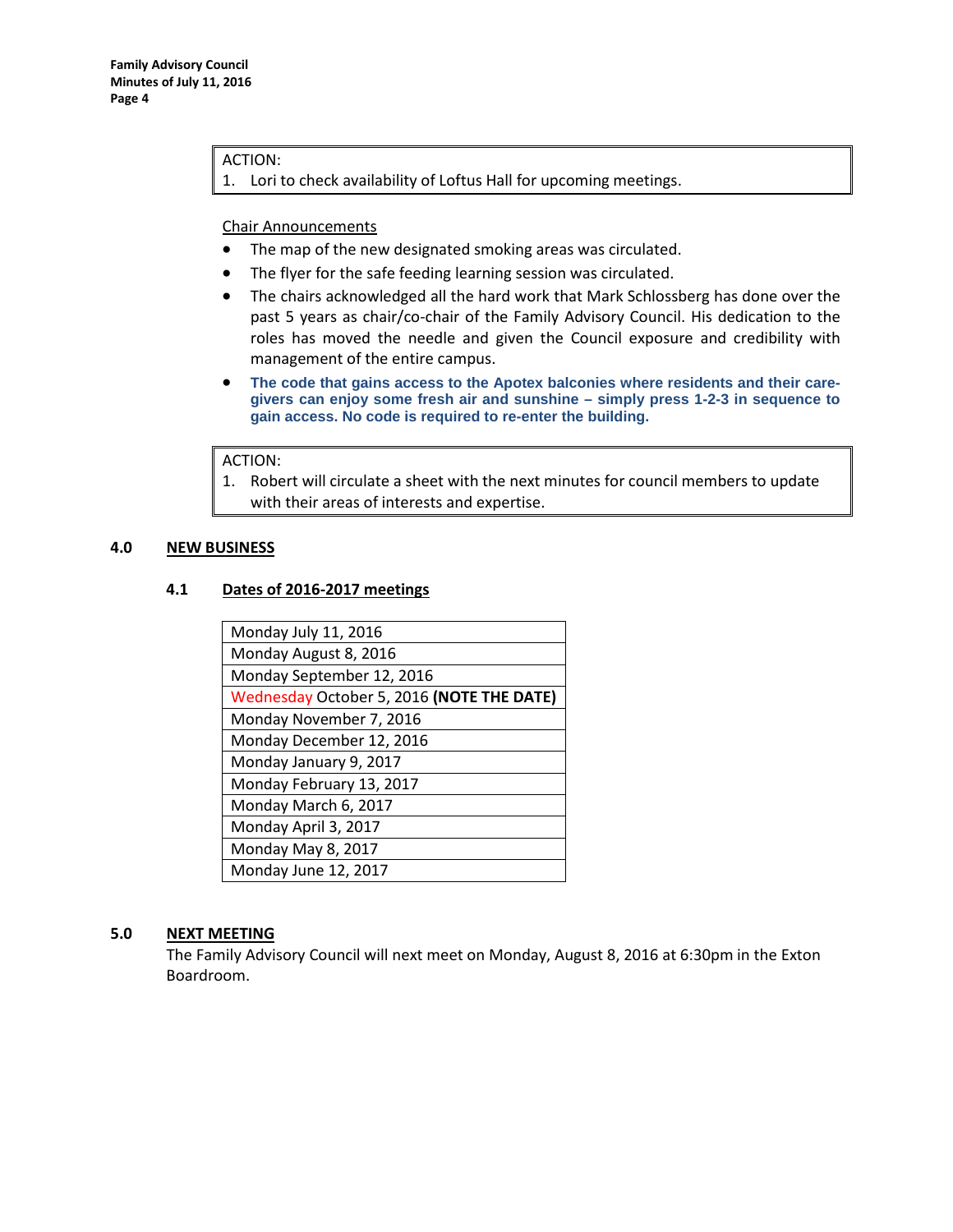

# **FAMILY ADVISORY COUNCIL MEETING MINUTES Monday, August 8, 2016 6:30 pm to 8:30 pm**

- **PRESENT:** Robert Tock; Ira Applebaum (A7); Anne Clavir (A7); ); Gail Kaufman(Community); Francie Kendal (Community); Heather Nochomovitz (A7); Bernard Rachlin (Community); Eddit Rice (A7); Harriet Rice (A7); Shari-Ann Rosenberg (A4); Eric Sobel (A5); Bill Weiss (A3); Sue Calabrese (DOC); Lori Socket
- **REGRETS:** Cheryl Alburquerque (A7); Hykie Ballett (A6), Arei Bierstock; Shari Burrows (A2), Susan Davidson (A2), Rebecca Egier (Community); Sarah Fishman (A5); Marion Hershoran (A4), Harriet Bernstein (A6), Chani Gastfreund (A4); Sholom Glouberman (Community); Lisa Gold (A2); Gail Goldenberg (A7); Bala Hernick (A2), Fluffy Rosenbloom; Marilyn Melnick (A6), Joe Myers (Community), Vivian Rosenberg (A6), Mark Schlossberg; Sue Tepper (Community), Susan Gorewich (A6), Dara Kideckel (A7), Susan Wiskin (A2), Avivah Wargon; Joi Guttman-Young (A7).
- **GUESTS:** Dr. Carol Greenwood and Barb Atlas, Rotman Research Institute Karen Hirshfeld, Professional Practice Chief, Therapeutic Recreation Anna Berall, Research Coordinator,

### **1.0 APPROVAL OF MINUTES AND AGENDA**

### 1.1 **Approval of Minutes of July 11, 2016**

*It was duly MOVED and regularly SECONDED that the Minutes from the Family Advisory Council meeting on July 11, 2016 be approved. MOTION CARRIED.*

# **1.2 Approval of Agenda of August 8, 2016**

*It was duly MOVED and regularly SECONDED that the Agenda of the Family Advisory Council held on August 8, 2016, be approved with the addition of 4.1 Family Mentor Program Evaluation. MOTION CARRIED.*

# **2.0 REPORTS AND UPDATES**

# **2.1 Brain Health Food Guide Dr. Carol Greenwood and Barbara Atlas**

Carol Greenwood, Rotman Research Institute, and Barbara Atlas circulated a draft of their brochure. They are looking for volunteers to help them evaluate the format, content and general appeal of the brochure being developed for the Brain Health Food Guide. The program is geared to middle aged adults who are concerned in terms of brain health. They may have first degree relatives who have dementia. The research project is finding a connection between diet and brain health, in particular diet diabetes and dementia risk.

The intent of the brochure is to provide evidence-based information on brain healthy food choices to reduce the risk of dementia, and secondly to provide that information in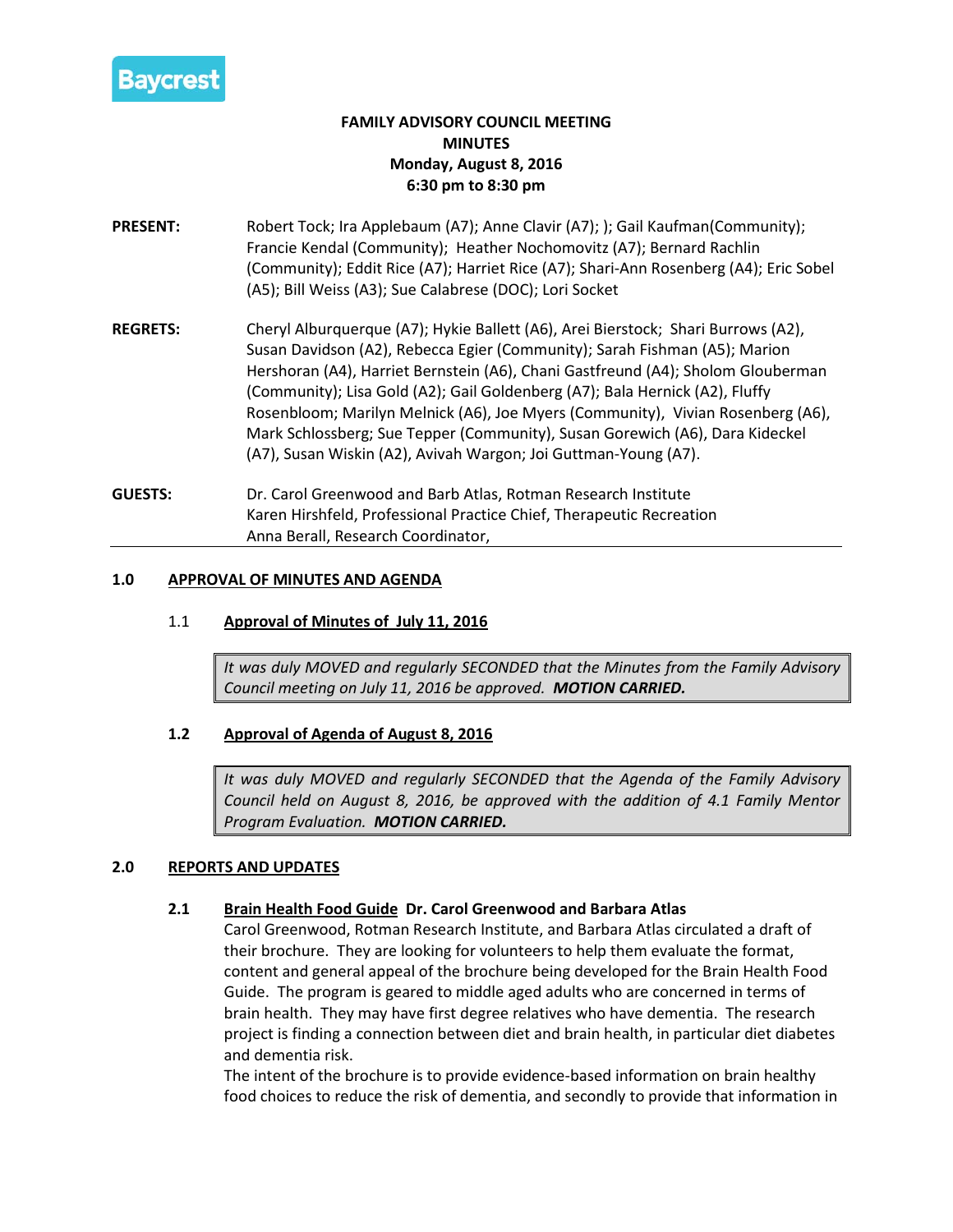a way that is understandable and simple to use. Many suggestions were provided by Council members.

#### ACTION:

1. Any comments can be forwarded directly to Barbara Atlas a[t barb.atlas@gmail.com](mailto:barb.atlas@gmail.com)

### **2.2 PLEASE Program Karen Hirshfeld and Anna Berall**

Karen Hirshfeld and Anna Berall presented the results of the PLEASE program. PLEASE stands for Pilot for Leader Engagement for Active and Spontaneous Experience. Literature indicates that residents in Long Term Care facilities have limited opportunities to engage in what they want to throughout the day. The project was designed to look at how we can bring back spontaneous activities to the residents. The project uses volunteers to help provide spontaneous activities for residents. The project evaluated activity level, engagement and quality of life. Thirteen volunteers were trained through a series of modules. The findings of the program were that it is feasible to train a cohort of volunteers to provide person-centred activities for residents with cognitive impairment in long term care facilities and impact the quality of their life.

### **3.0 STANDING ITEMS**

### **3.1 Issues Tracking Robert Tock**

Issues Tracking report tabled to September.

# **3.2 Apotex Report Sue Calabrese**

Interprofessional Food Services Committee

The Interprofessional Food Services committee recently held their first meeting. Bill attended as a representative of the Family Advisory Council. As of August  $22^{nd}$  the snack menu will change. The night snack is going back to include yoghurt and fresh fruit. Sandwiches will be available if they are ordered by the physician and recorded in the resident's care plan. The afternoon snack will be changing the brand of cookies to Voortmans. Food will be available 24 / 7 as per the legislation. There will be a loaf of bread in the freezer. Peanut butter and jam, cereal, fruit cups will be available. Whatever is available will also be available for modified diets.

#### ACTION:

- 1. Sue to invite a dietitian to sit on the Interprofessional Food Services committee.
- 2. Family Advisory Council has requested to sample the cookies, both whole and pureed.

#### Family Feeding Program

No one came to the family feeding program evening which was advertised.

# New Family Orientation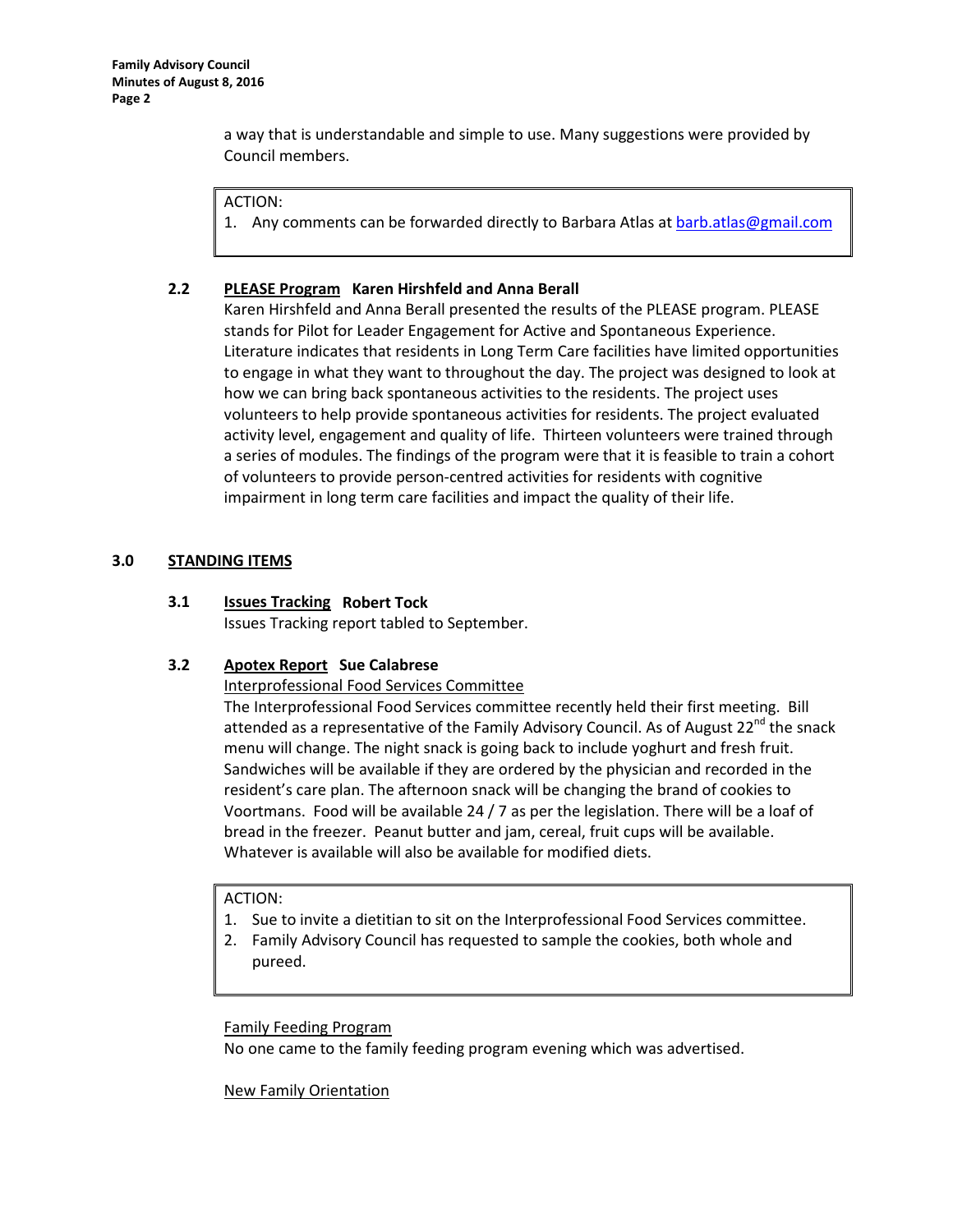There were 4 families who had members come to the new family orientation. Social Work – changes in the Apotex

There is a change effective August 31. Alex Coatsworth will be leaving Apotex 6 and 7 and is going to Mental Health. We wish her all the best. We will be getting Heather Lisner-Kerbel. Sue will ensure a staffing pattern document is available on each floor.

#### **Laundry Service**

Currently personal laundry is being delivered twice per week. We are moving towards daily laundry delivery, starting September. We are also going to daily linen delivery starting August 22<sup>nd</sup>. (The notice was circulated to each Council member on August 22<sup>nd</sup>)

#### Continence Products

We had a meeting with TENA, the providers of our continence products. We are meeting with them every two weeks and are much happier with the products.

#### ACTION:

1. Invite representatives from TENA to a Family Council Meeting.

#### New Beds

We got 30 new beds. In two weeks we will be getting 40 more beds. The expectation is that all beds in Apotex will be changed.

#### Bath Tubs

Our tubs project is moving along. We are waiting for the final proposals.

#### Lab

The lab is being out-sourced. Our target of September  $1<sup>st</sup>$  has been moved to November. A decision will be made by the end of the week. The two companies providing tenders are Life Labs and Dynacare.

#### Rexall

We had an incident where a community missed the delivery of the medications box last weekend. The nurses on duty phoned the emergency numbers with no answer. The medications were delivered at noon. There was no harm to the residents. The nurses did an excellent job of triaging high risk medications. Sue and Holly, the unit director, met with Rexall to debrief. Results are that Rexall will now have a backup pager. They are now putting in a counting and signing system for medication box delivery. The medications for both Saturday and Sunday will now be delivered on Friday.

#### Mock RQI Report

Out of 226 recommendations, we are now have 124 remaining. These are the bigger issues. We are getting parts of them completed but it will take a while longer to take them off the list.